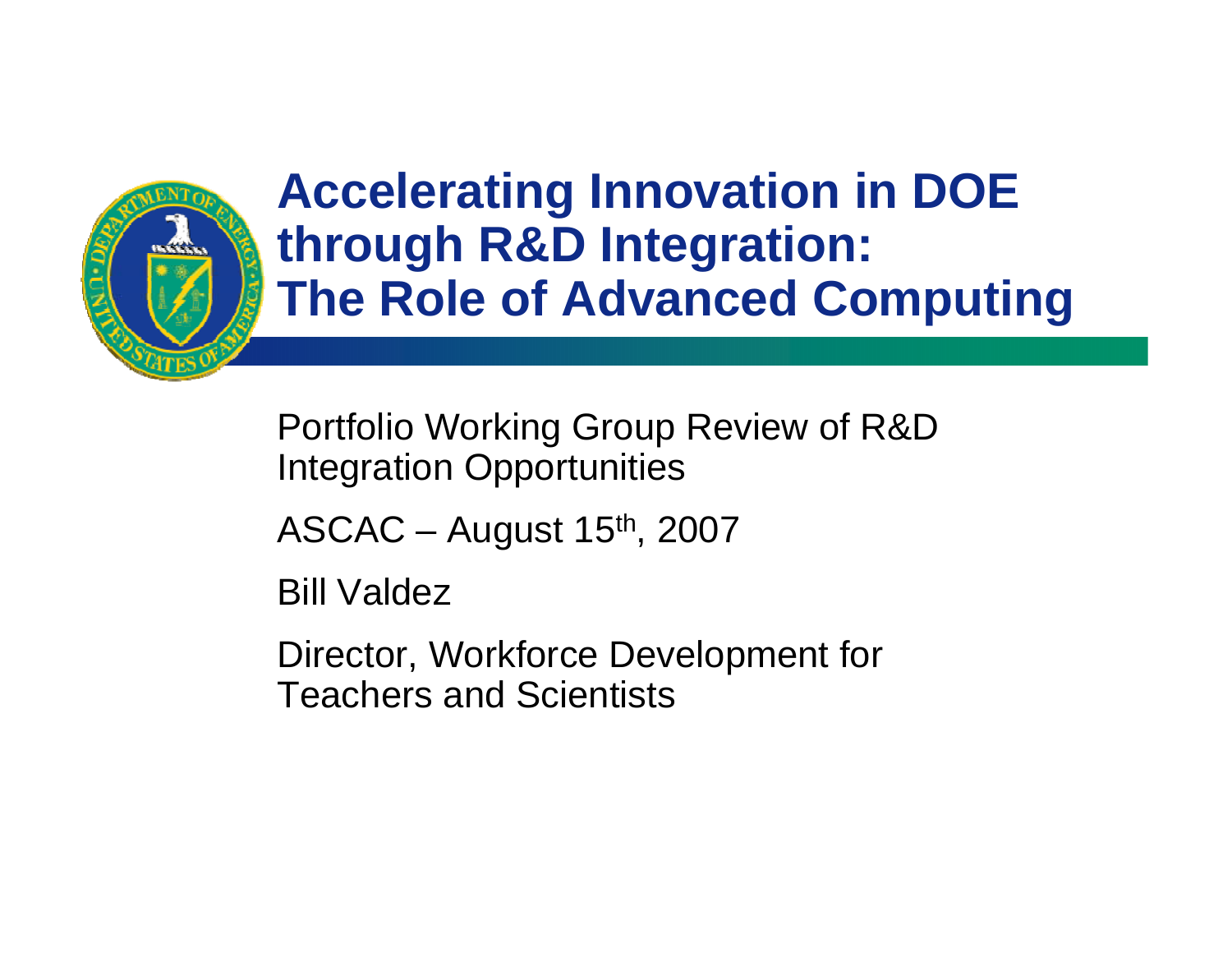

# **Background**

- **Integrated planning, investment and assessment of R&D programs across the science and technology programs at DOE has several strategic purposes**
	- **Reduce risk**
	- **Accelerate achievement**
	- **Help enable the U.S. to capitalize on investments in R&D**
	- $\mathcal{L}_{\mathcal{A}}$ **Create domestic economic advantage**
- **Bridging the "valley of death" between basic science and technology development**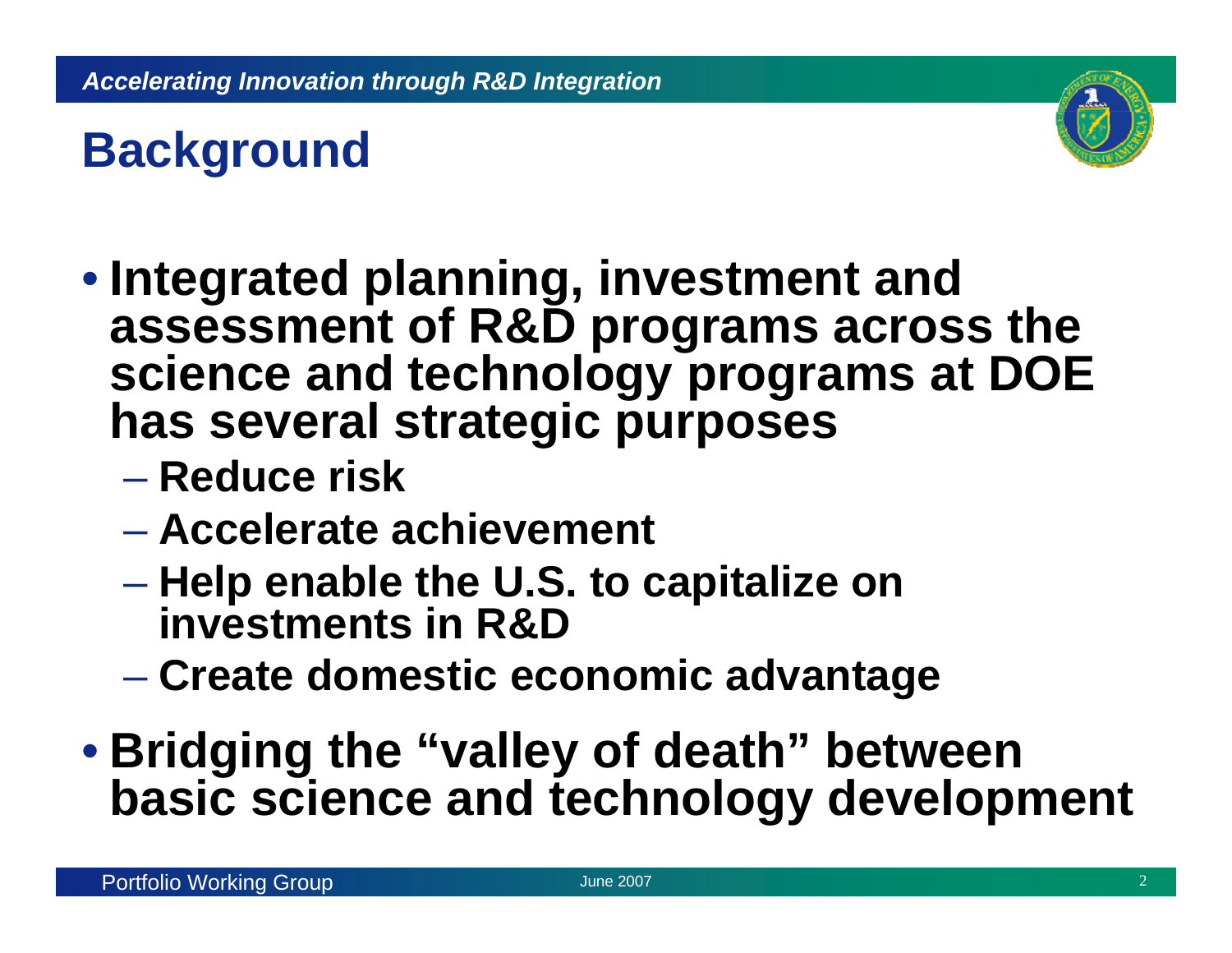

# **Background**

- **Over the last year and a half, the three DOE Under Secretaries formed a Science & Technology Council (S&T Council) and initiated a process to identify high impact R&D areas ripe for integrated investment.**
- **Subsequent discussions between programs have identified a number of R&D areas which may benefit from better integration across DOE.**
- **The S&T Council highlighted six areas of opportunity for R&D integration in order to accelerate the pace of S&T development in support of DOE mission goals.**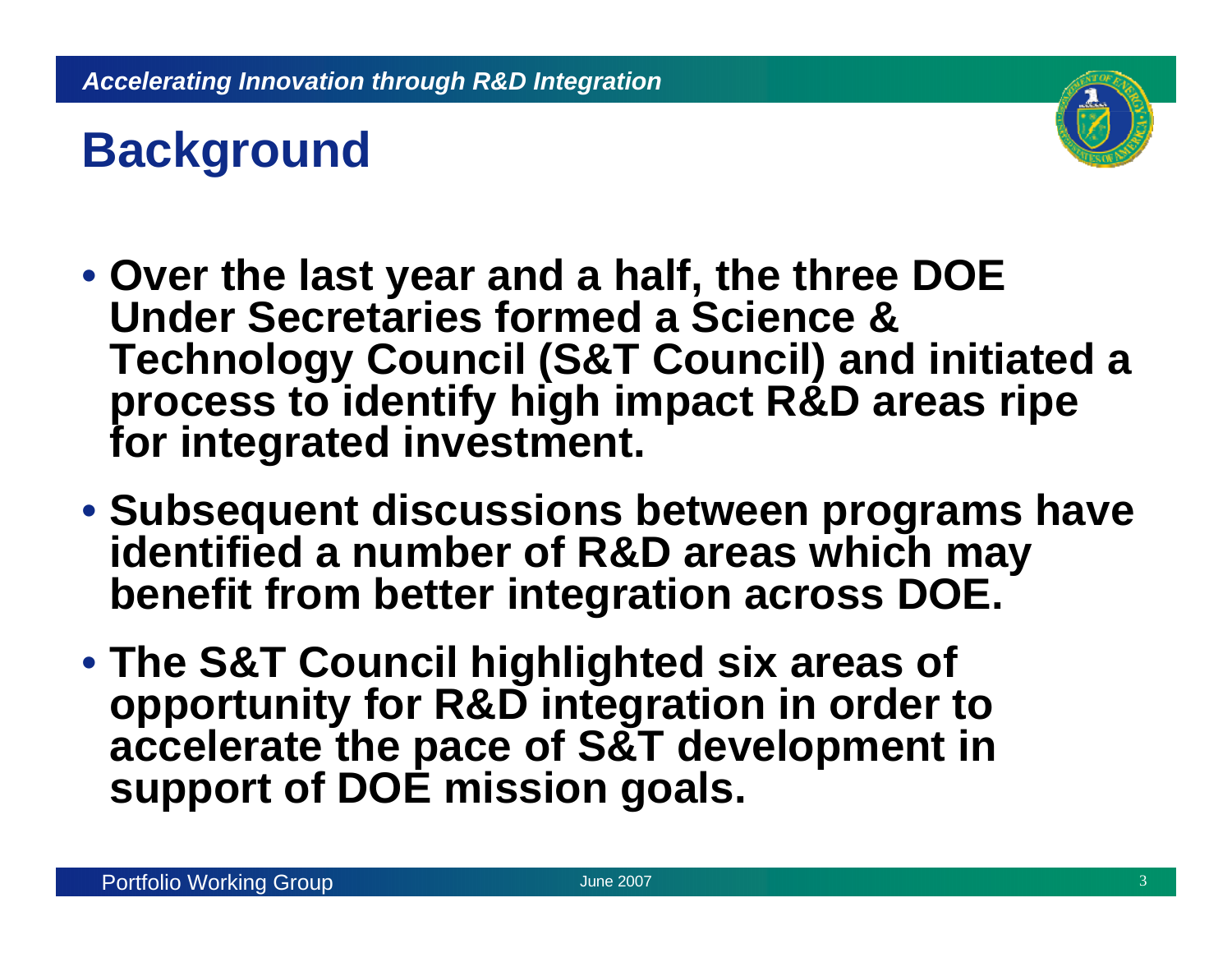

### **R&D Integration Areas Reviewed by PWG**

- **The PWG reviewed the opportunities and resources across DOE relevant to these areas.** 
	- **Advanced Mathematics for Optimization of Complex Systems, Control Theory, & Risk Assessment**
	- $\mathcal{L}_{\mathcal{A}}$ **Electrical Energy Storage**
	- $\mathcal{L}_{\mathcal{A}}$ **Carbon Dioxide Capture and Storage**
	- **Characterization of Radioactive Waste**
	- $\mathcal{L}_{\mathcal{A}}$  **Predicting High Level Waste System Performance over Extreme Time Horizons**
	- **High Energy Density Laboratory Plasmas**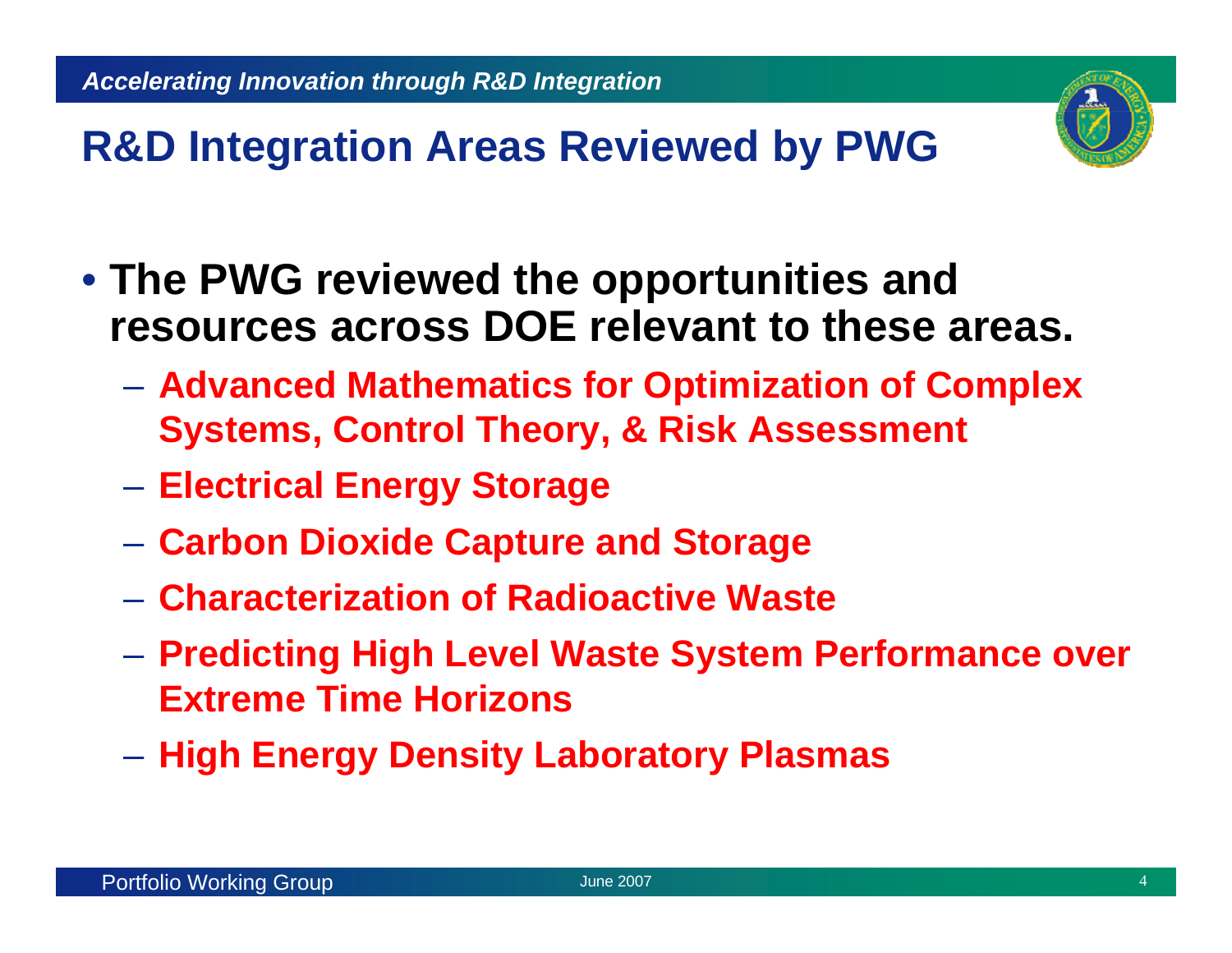# **PWG Review**



**The PWG focused on the FY09-13 DOE budget:**

- **Examples of integration activities within targeted budget**
- **Examples of potential integration activities which could benefit from additional funding through coordinated investments**
- **Ways to improve integration planning for the FY10-14 budget cycle**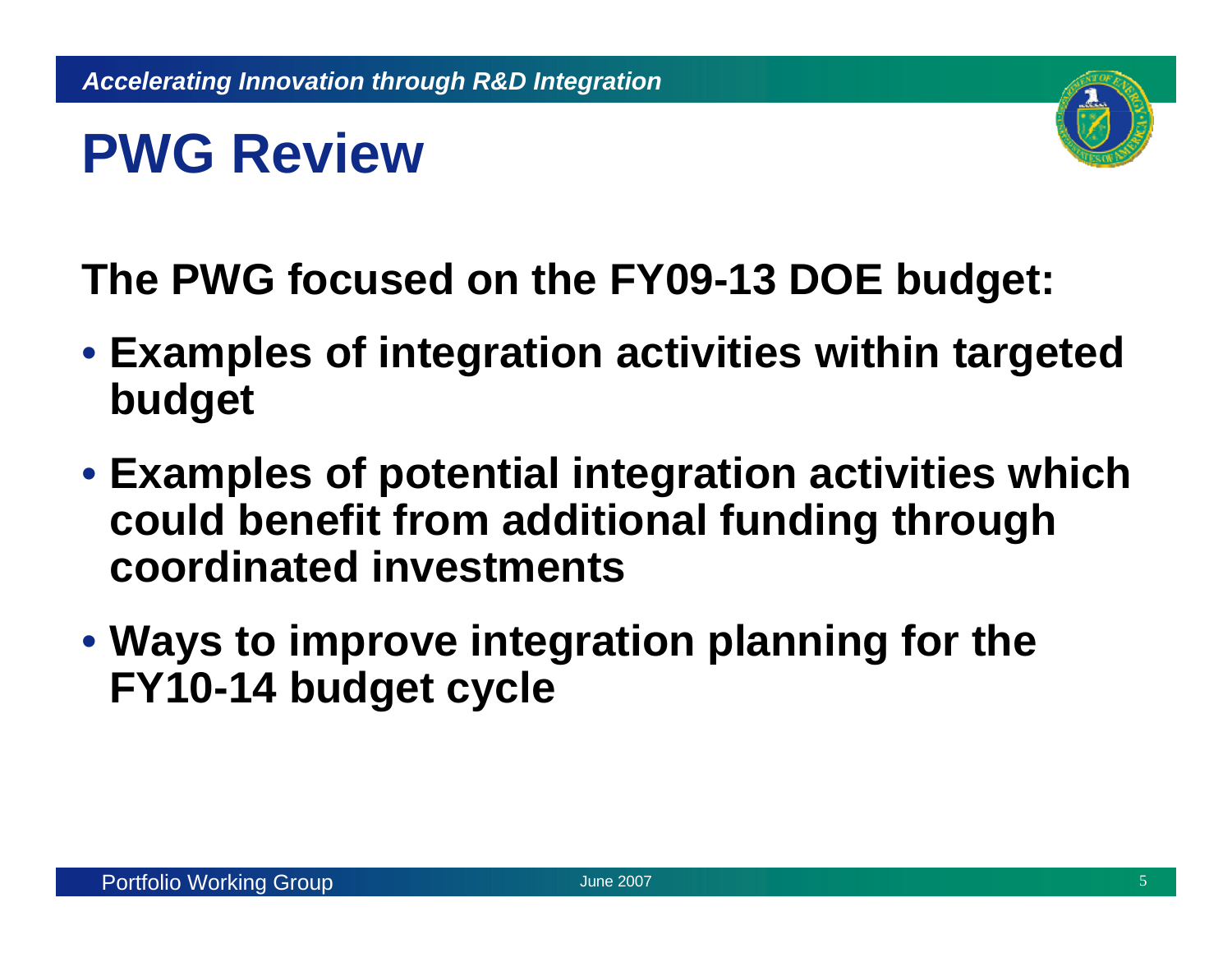### **PWG Review: Integration Opportunities**



- **The PWG provided an overview of R&D efforts across the Department in each area enabling integrated decision making at the corporate level.**
- **In all the areas reviewed, opportunities for coordinated investment have been identified through recent joint technical workshops and reports.**
- **Discussions between programs have occurred in each of these areas, but to varying degrees.**
- **The production and strategic management of a joint roadmap for basic and applied R&D in each of these areas would enable productive and timely resource allocation to address significant gaps, overlaps, and emergent opportunities.**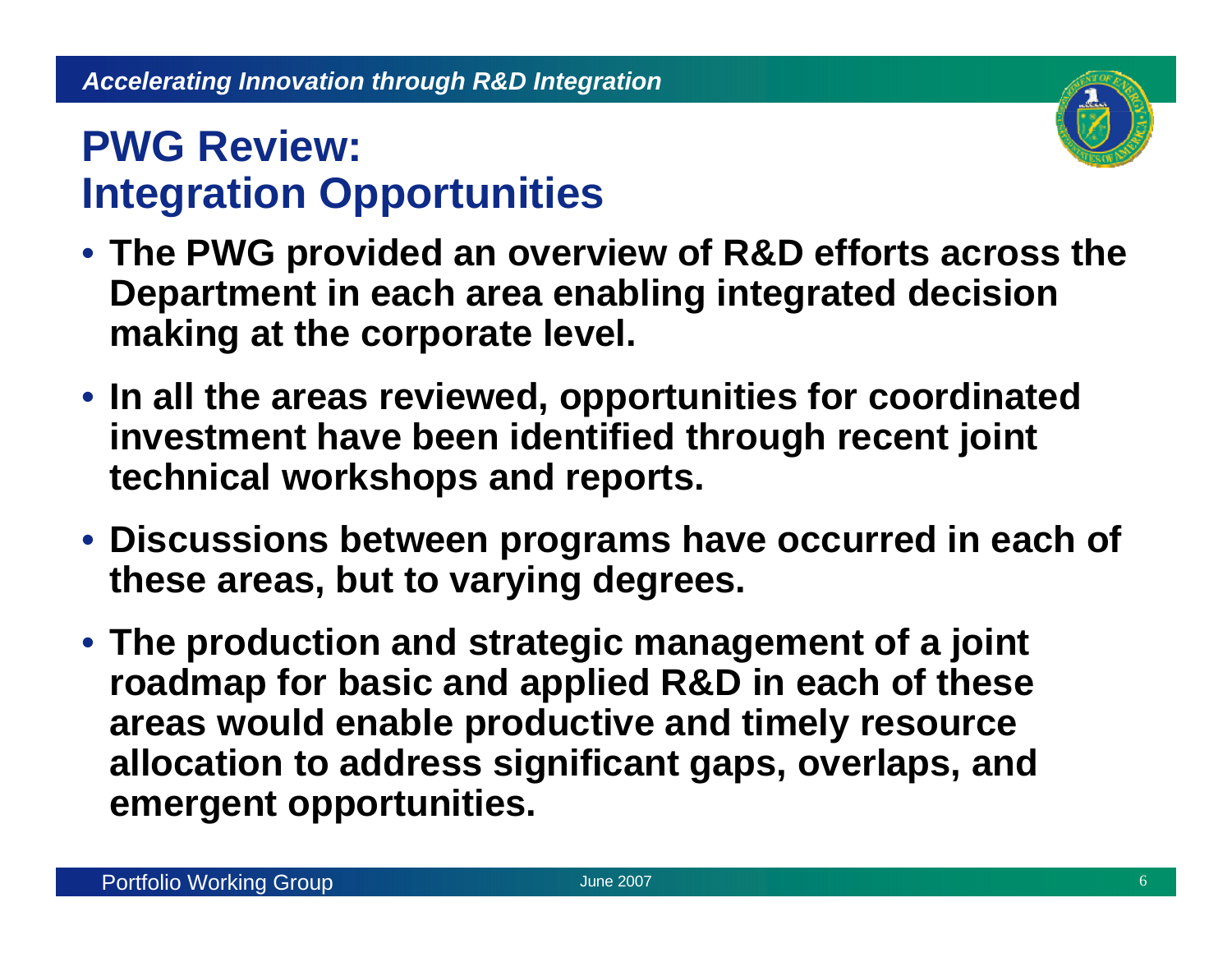

### **PWG Recommendations: Improving the planning/budget cycle**

- **1. S&T Council should establish structures to promote integrated planning such as joint roadmaps and coordinating councils**
- **2. S&T Council should develop an independent review of FY10 integration efforts that is distanced from any single program office**
- **3. Prioritization/identification of the DOE R&D integration activities that will be analyzed during the FY10 budget cycle should be completed by the S&T Council in September 2007**
- **4. R&D integration planning for the FY10-14 budget should begin in September 2007**
- **5. Budget guidance issued by Deputy Secretary and CFO should include a stronger focus on integration activities**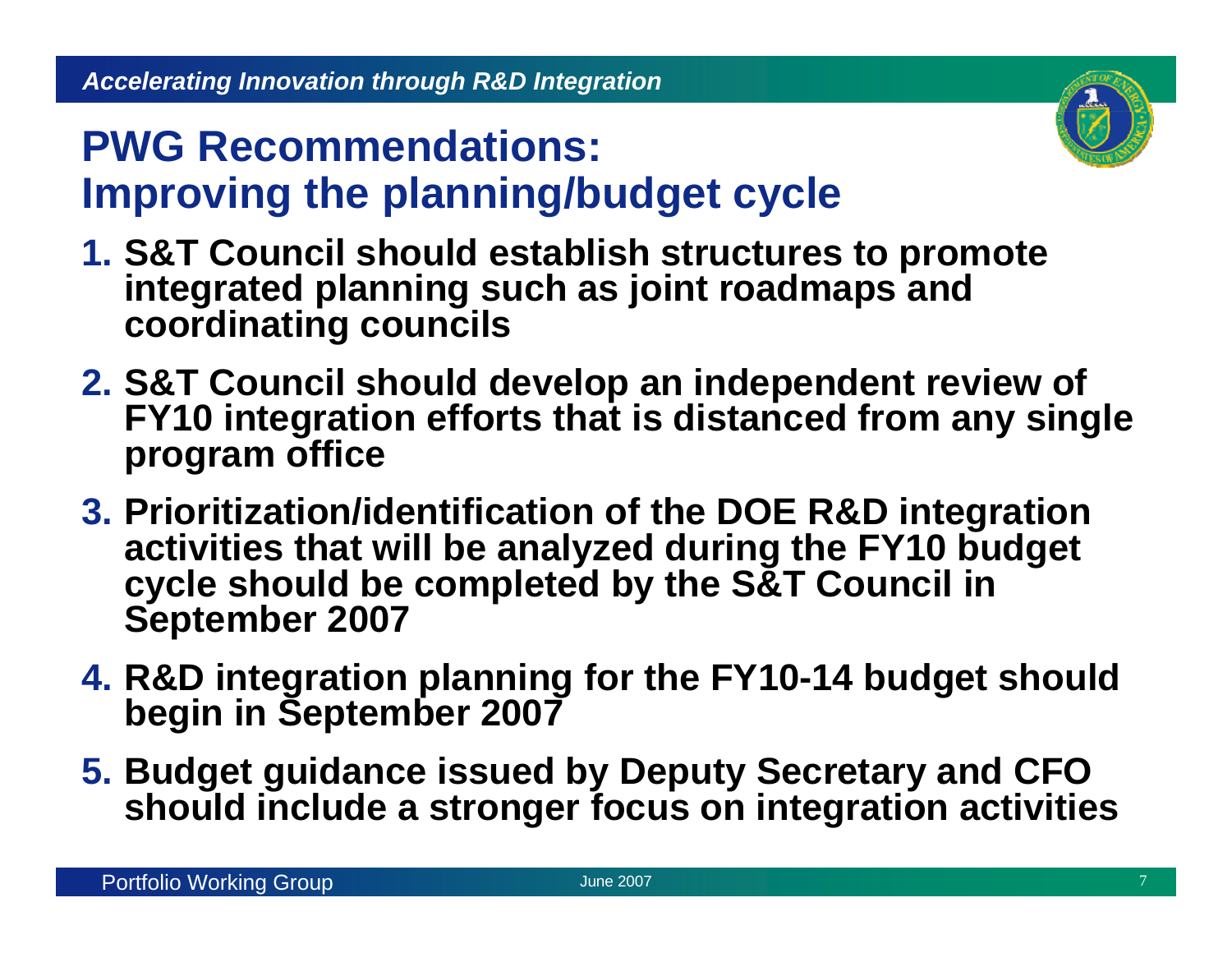

- **Computation has emerged as one of the central mechanisms to promote improved R&D integration**
- **How can SC and ASCR better work with the applied programs at DOE to help transfer its expertise and know-how regarding computational tools, algorithms and methods across the "valley of death" between basic science and applied science and technology?**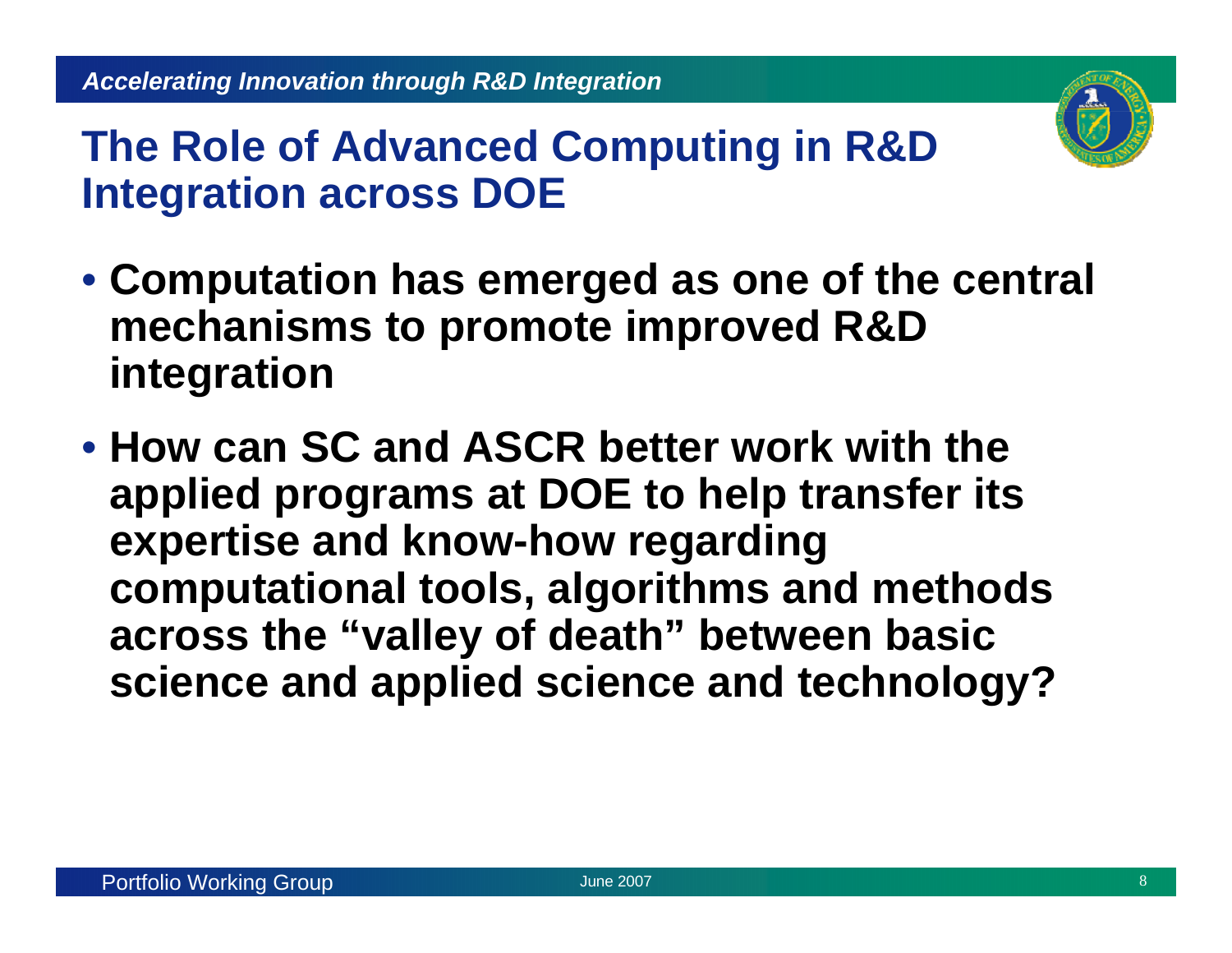

- In program reviews and lab visits over the last year,<br>Under Secretary Orbach often found that a primary<br>impediment to substantial progress in various DOE<br>applied programs arose from obsolete computational<br>methods / resou
	- **Not utilizing first principles models**
	- **Not utilizing state of the art computational facilities**
	- **Not utilizing modern algorithms**
	- **Not maintaining resources (technical staff and funding) to implement methods**

### • **Best Practices (so far) for R&D Integration:**

- **Substantive SC/Applied Program discussions**
- **Technical Workshops**
- **R&D Roadmap**
- **Active Coordinating Committee (e.g., EMaCC)**
- **Coordinated budgeting**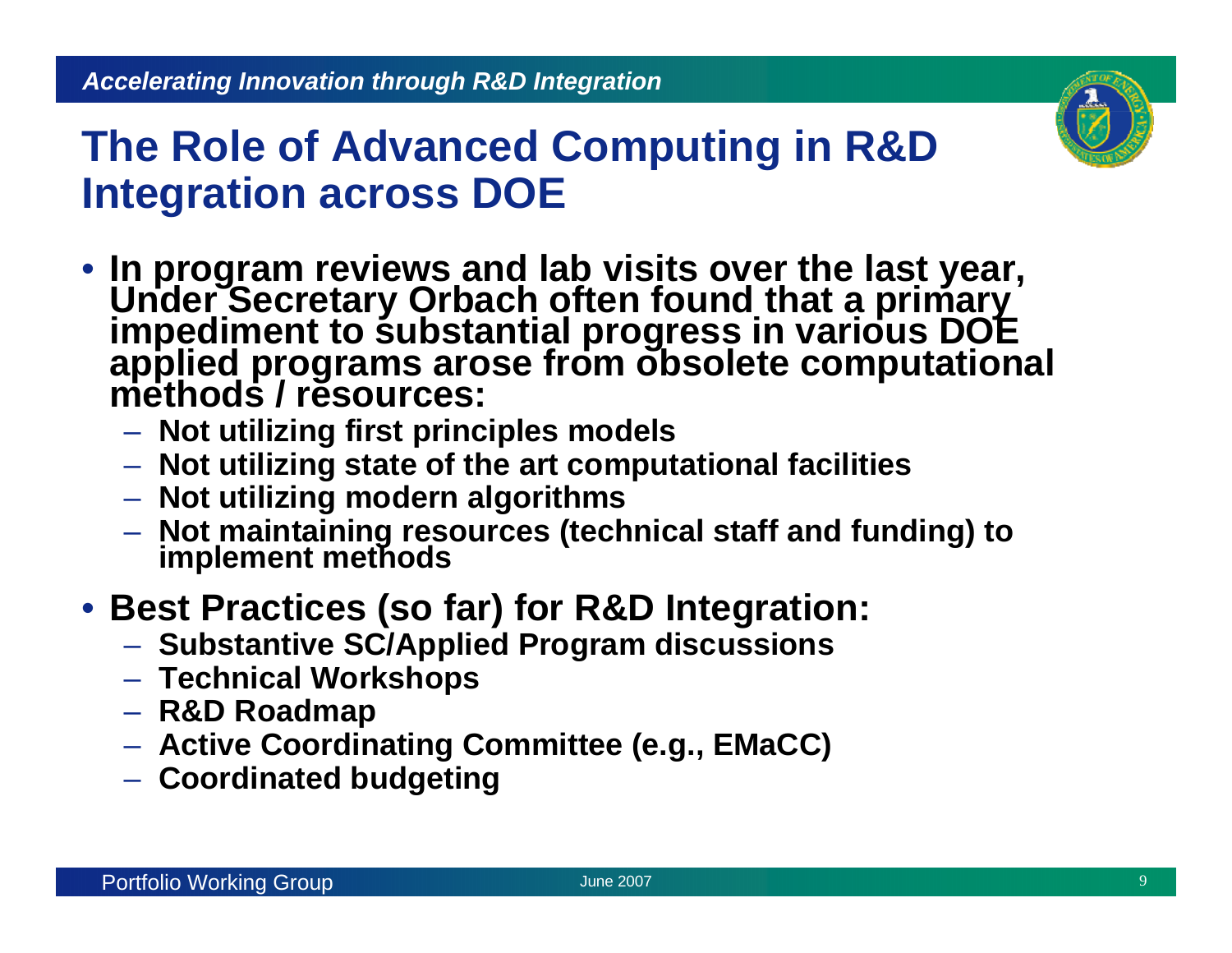

- **Important first step – recent ASCR workshops have highlighted some of these opportunities:**
	- **Workshop on Simulation and Modeling for Advanced Nuclear Energy Systems, August 15-17, 2006**
	- **Mathematical Research Challenges in Optimization of Complex Systems Workshop, December 7-8, 2006**
	- **Computational Subsurface Sciences Workshop, January 9-12, 2007**
- **They helped to shape opportunities relevant to:**
	- **Characterization of Radioactive Waste**
	- **Advanced Mathematics for Optimization of Complex Systems, Control Theory, & Risk Assessment**
	- **Carbon Dioxide Capture and Storage** *and* **Predicting High Level Waste System Performance over Extreme Time Horizons**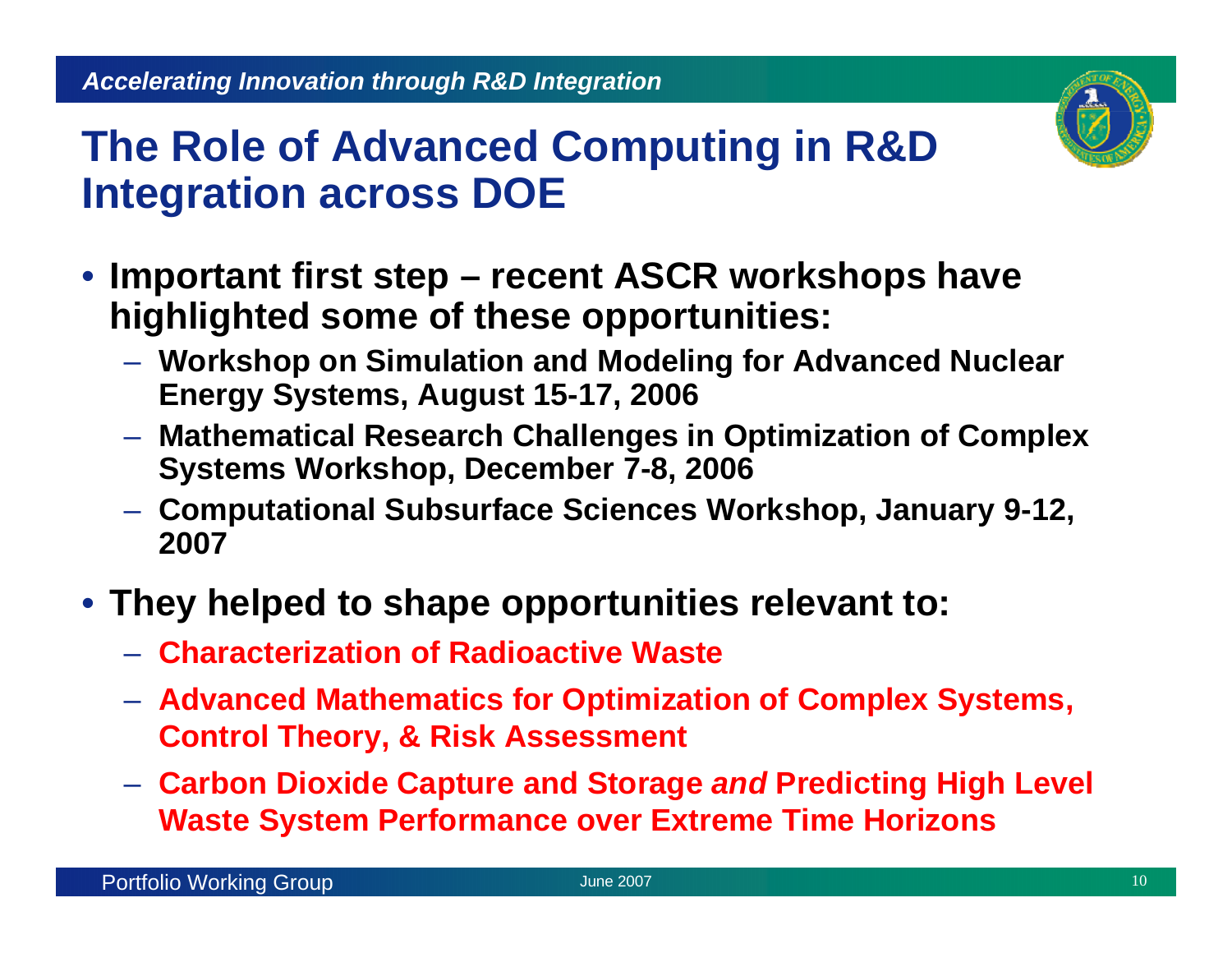

- **Under Secretary Orbach expects that through integrated planning and budgeting following current best practices, the opportunities identified can lead to additional, integrated programmatic initiatives in coordination with applied programs in the future**
- **However, having a transformational impact on the strategic goals of the applied programs requires integration that goes beyond this programmatic coordination.**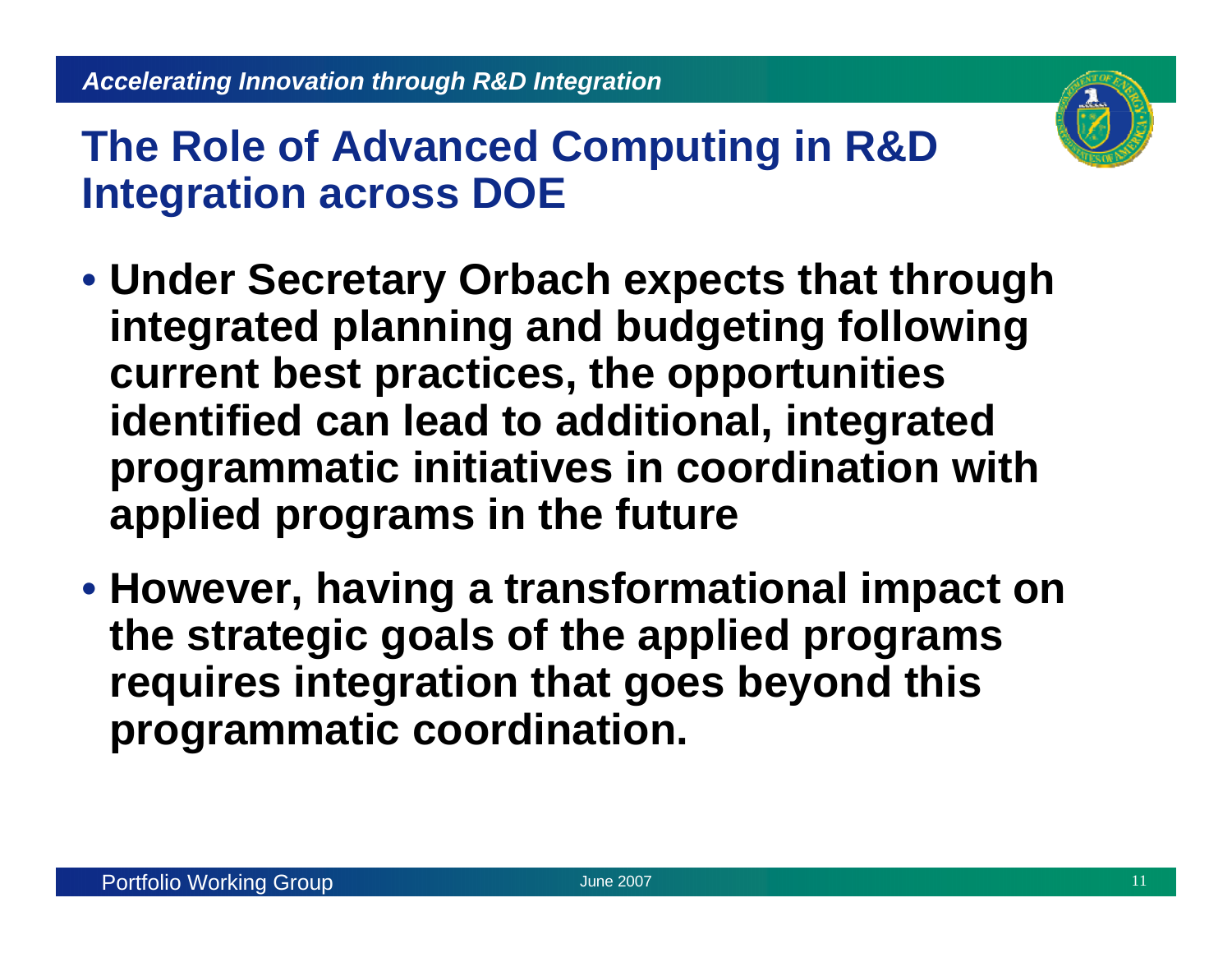

- **What is the appropriate role of ASCR and its facilities in knowledge transfer to DOE programs outside of SC?**
- **How can we help improve the state of computation in the rest of the department without compromising core research?**
- **How do we explain any such role to decision makers in OMB and Congress without complaints of mission creep?**
- **How do we realize the** *ASCR 10-year Vision* **for exascale computation in support of the energy, environmental, and security missions of DOE?**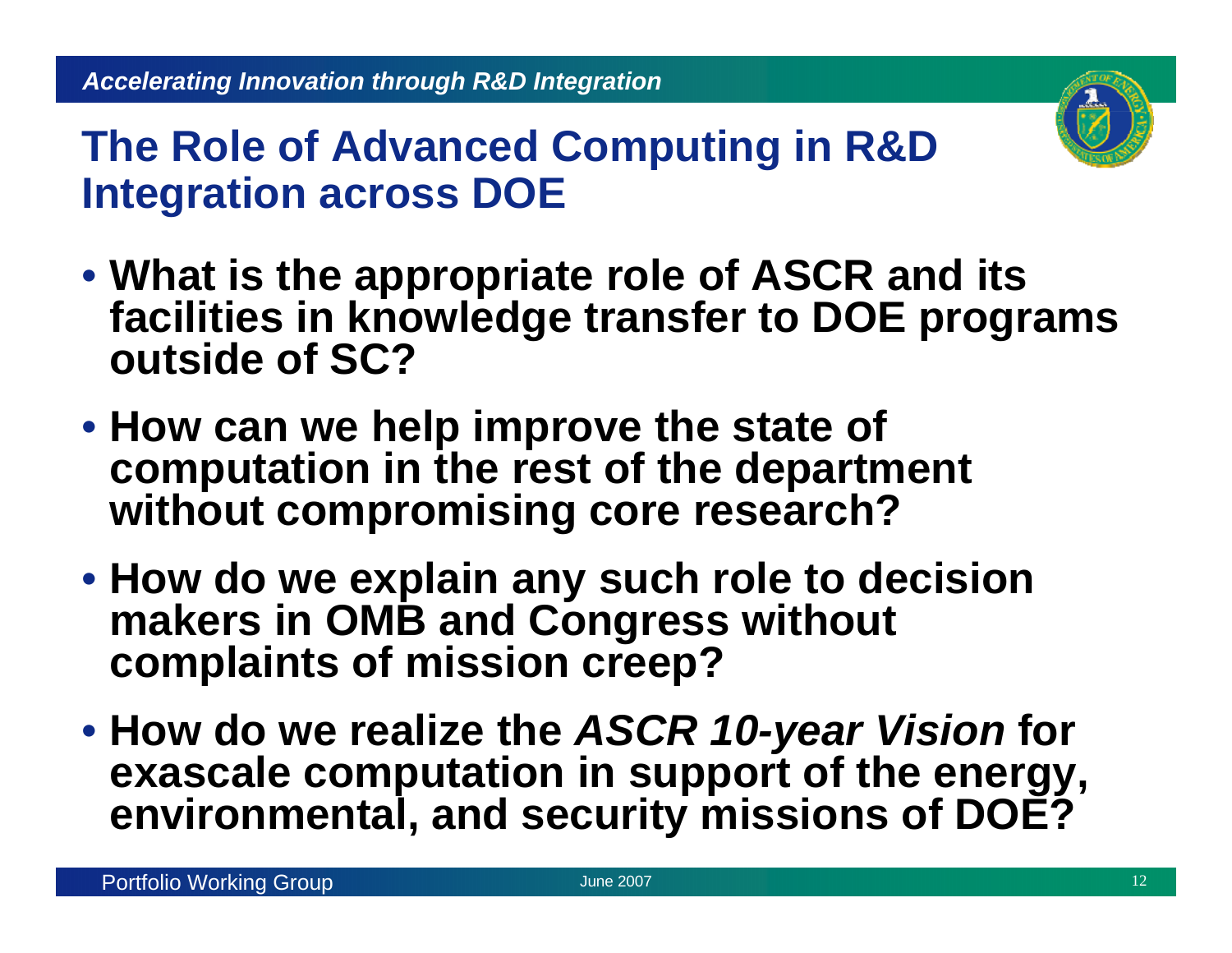*Accelerating Innovation through R&D Integration*



## **Backup Slides**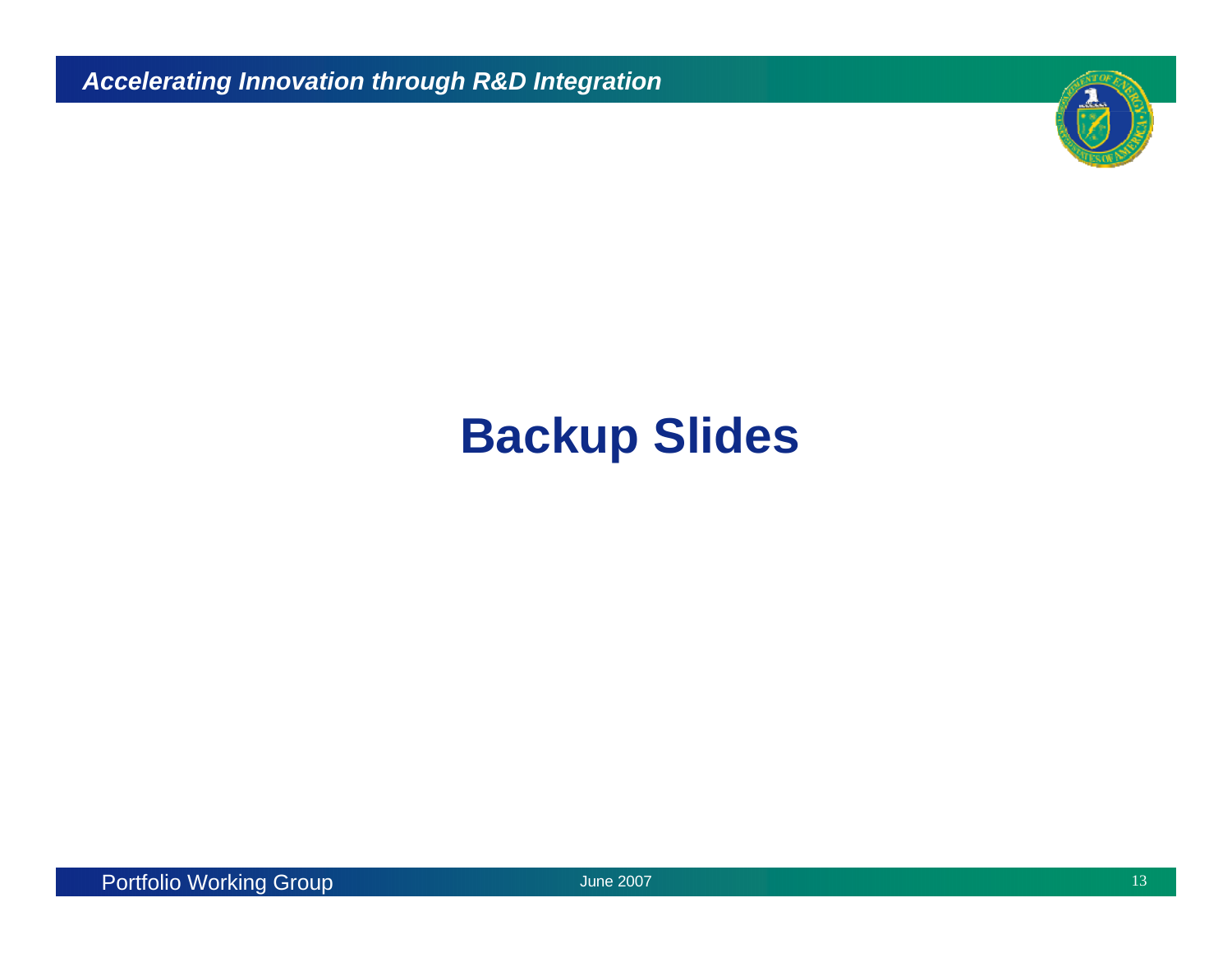

## **Portfolio Reviews: 2005-2007**

- **Laboratory Working Group (Senior Managers of DOE national labs)**
	- **Created by the Undersecretary for Energy in 2005 to examine applied technology portfolio**
- **Integration Working Group (Federal Managers)**
	- **Created by Undersecretary for Energy in 2005 to model the benefits of the applied technology portfolio**

### • **Portfolio Working Group (PWG)**

- **Created by Undersecretary for Science in 2006 in response to the Program Reviews mandated by Energy Policy Act 2005**
- **A-Teams (CFO, HR, OECM, and PI )**
	- **Created annually to review program office budget proposals during DOE's Corporate Program Review. Designed to bring a diversity of opinions and analytical perspectives to support decisions made by senior leadership**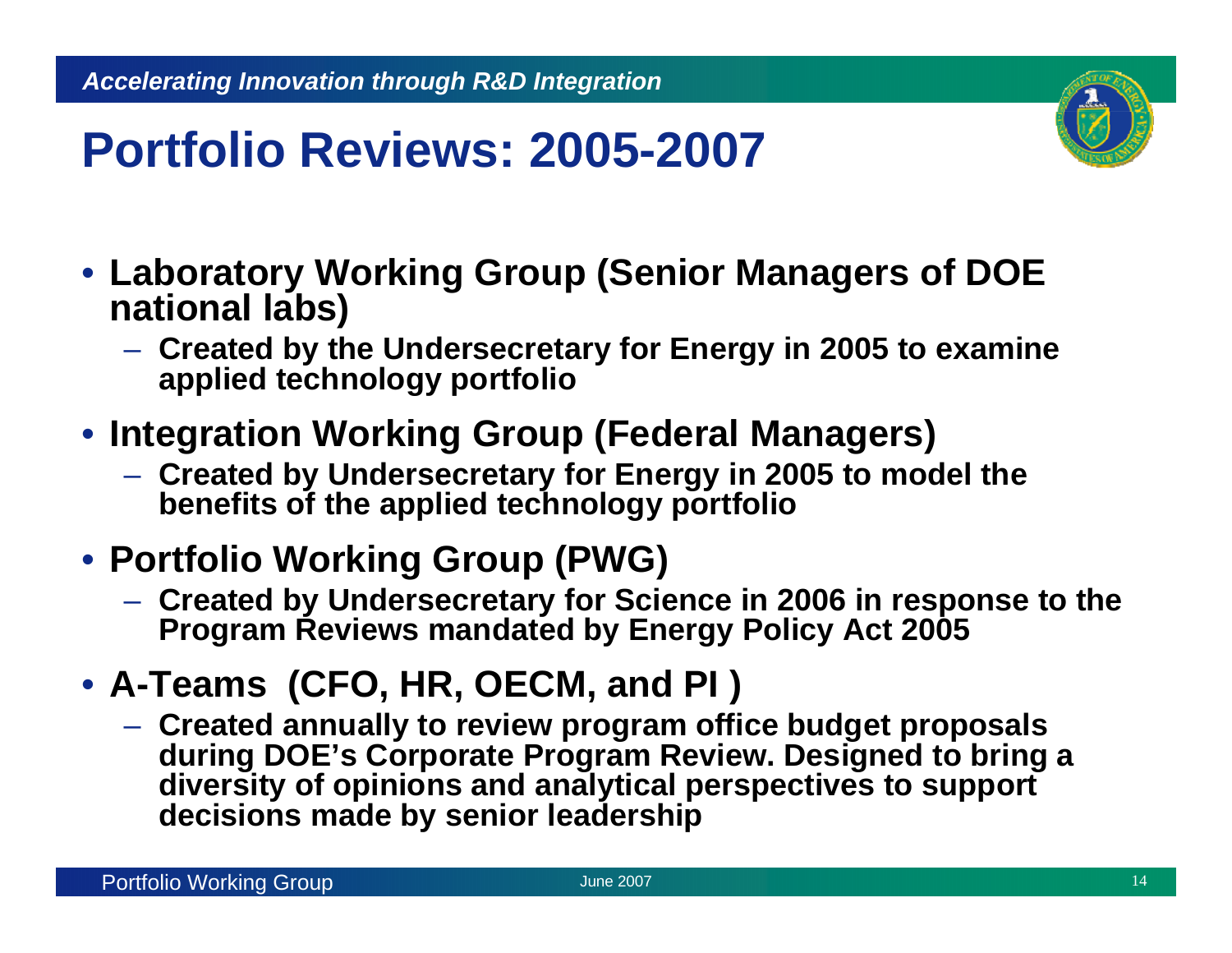# **Disclaimers**

- **Funding by multiple programs in a given integration area does not necessarily imply planned joint solicitations.**
- **Common funding also does not necessarily imply that prior discussions or coordination beyond technical workshops has occurred.**
- **The six areas reviewed do not all currently have effective coordination efforts, nor do they represent an exhaustive list of coordination efforts underway in the Department.**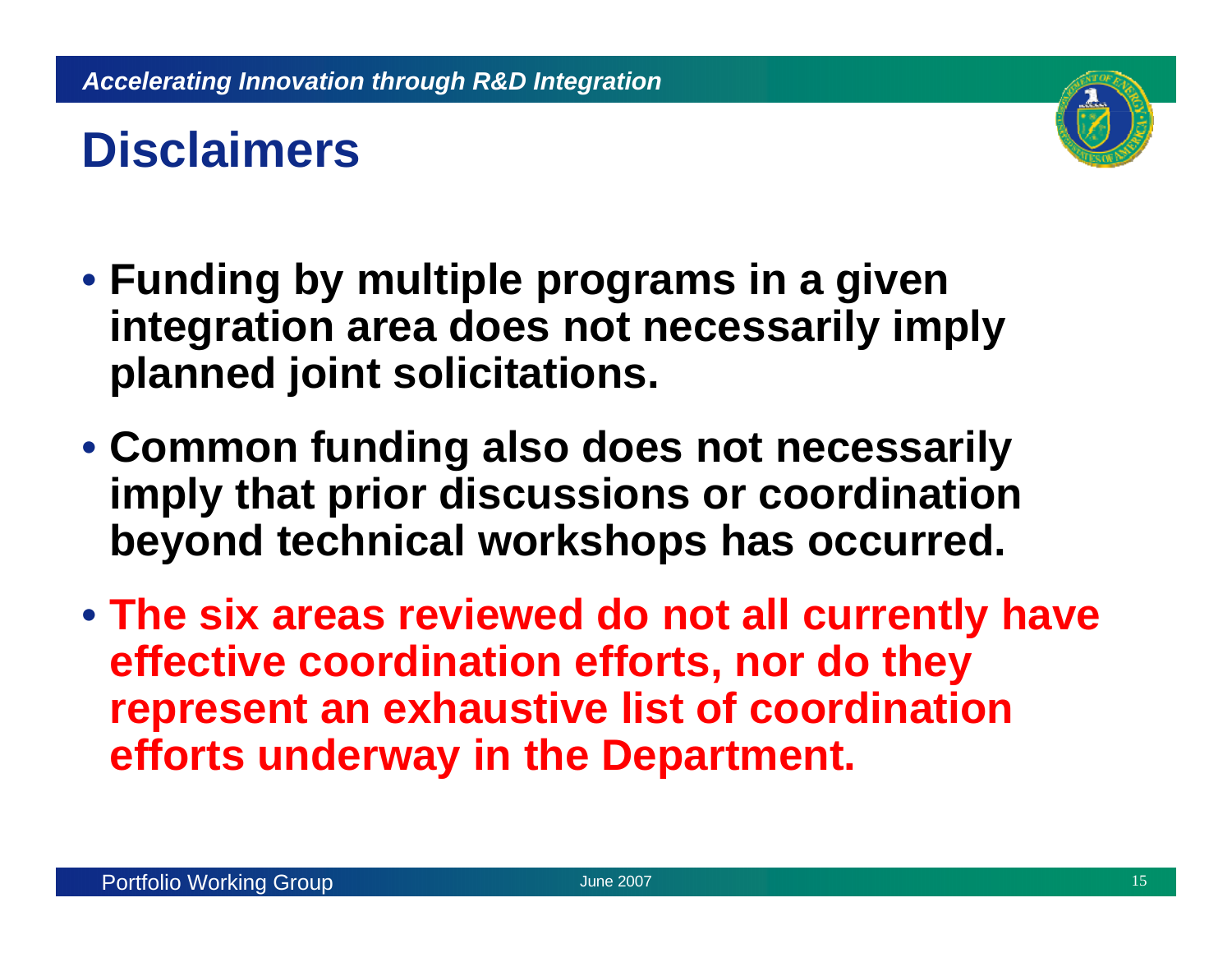### **Advanced Mathematics for Optimization of Complex Systems, Control Theory, & Risk Assessment**

Advanced math for understanding, controlling, and optimizing complex systems such as the electric grid, novel combustion systems and industrial processes, and advanced nuclear reactors.

#### **Relevant workshops & reports**

- *Breaking the Biological Barriers to Cellulosic Ethanol: A Joint Research Agenda* (December, 2005 BER, BES, EE*)*
- •*Workshop on Simulation and Modeling for Advanced Energy Systems* (August, 2006 - NE, ASCR)
- • *Report on the Mathematical Research Challenges in Optimization of Complex Systems* (December 2006 Workshop - ASCR, NE, OE, FE, EM)
- •**6 other workshops and reports**

### **At Target**

- Basic mathematical and computational research (SC/ASCR)
- Models for materials relevant to biofuels, hydrogen fuel cells, vehicle electrical energy storage (EERE)
- Grid control and optimization (OE)
- Uncertainty analysis for advanced nuclear fuel cycles (NE)

#### **Additional Opportunities**

- Models for materials relevant to hydrogen production, advanced vehicles (EERE)
- Increase the pace of development of nuclear fuel cycle simulation codes (NE)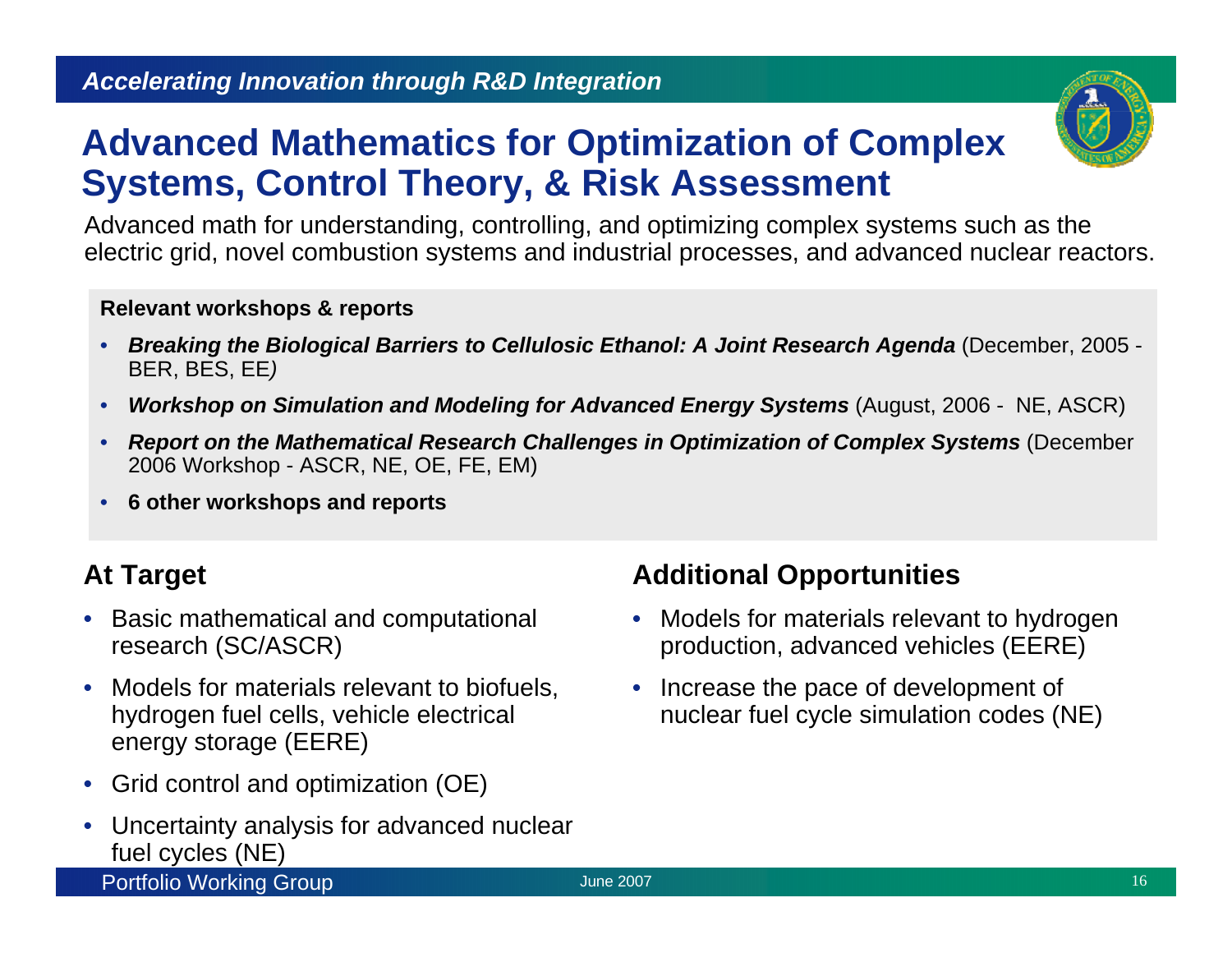

**Advanced Mathematics for Optimization of Complex Systems, Control Theory, & Risk Assessment**

- **Opportunities for coordinated investment have been identified in this area through recent joint technical workshops and reports.**
- **The production and strategic management of a joint roadmap for basic and applied R&D in this area would enable productive and timely resource allocation to address significant gaps, overlaps, and emergent opportunities.**
- **R&D coordination discussions between SC/ASCR and several applied programs have been initiated.**
- **Additional funding to NE and EE could significantly enhance their ability to conduct basic science handoffs.**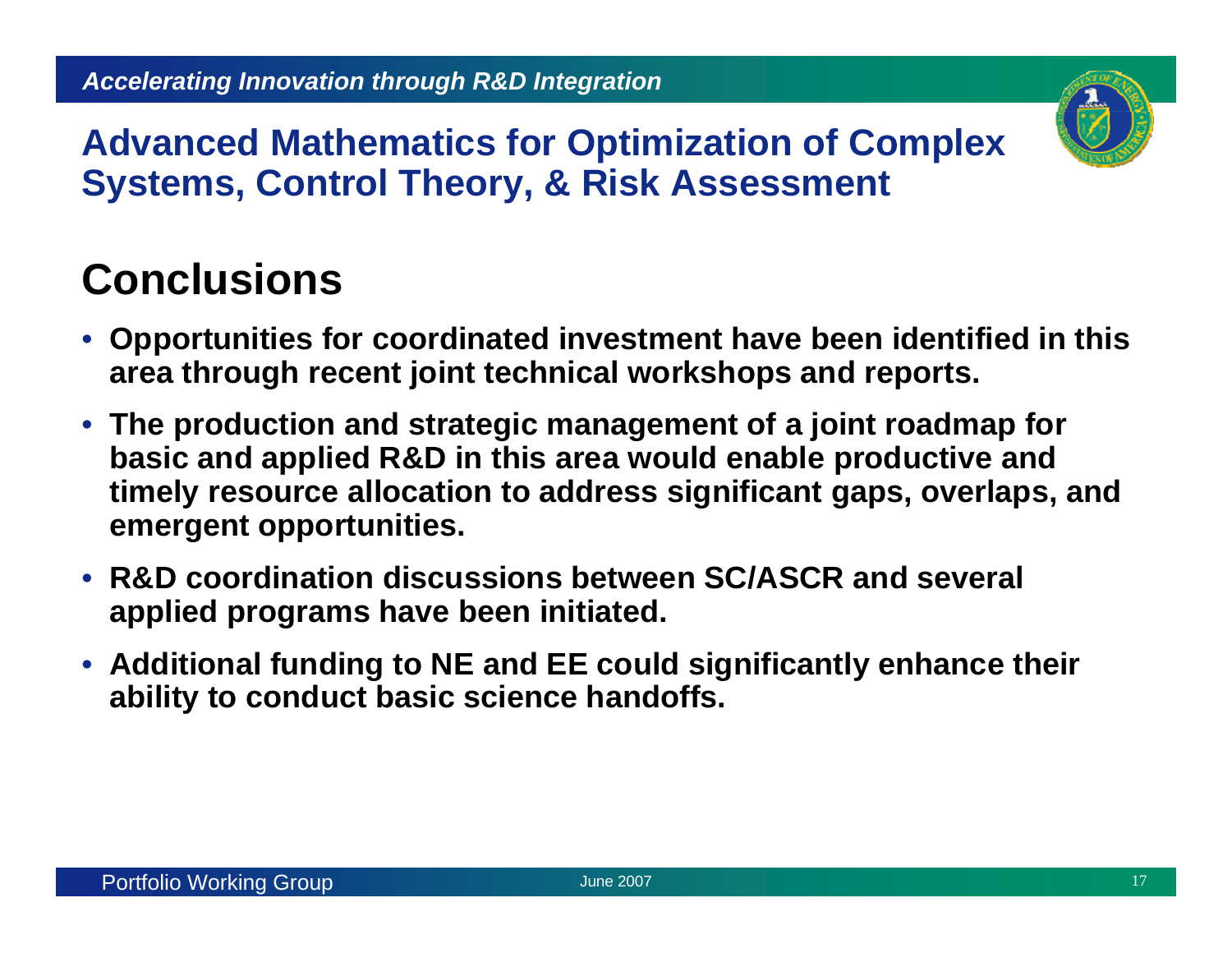### **Electrical Energy Storage**



Electrical energy storage is critical at the largest scales for the electric grid, at a mid-scale for novel hybrid and plug-in electric vehicles, as well at a small-scale for electronics and sensors.

#### **Relevant workshops & reports**

• *Basic Research Needs Workshop for Electrical Energy Storage* (April, 2007 - BES, OE, EE*)*

### **At Target**

- • Basic research in some areas of chemical and capacitive storage sciences (SC/BES)
- Limited application of basic research to novel, high energy density storage technologies, and incorporating them into devices and systems (OE - grid, EERE – vehicles)

#### **Additional Opportunities**

- Can address all relevant areas of chemical and capacitive storage sciences discussed in recent energy storage workshop (SC/BES)
- Can address all research areas identified for utility scale energy storage (OE) and hybrid electric vehicle energy storage (EERE) in recent energy storage workshop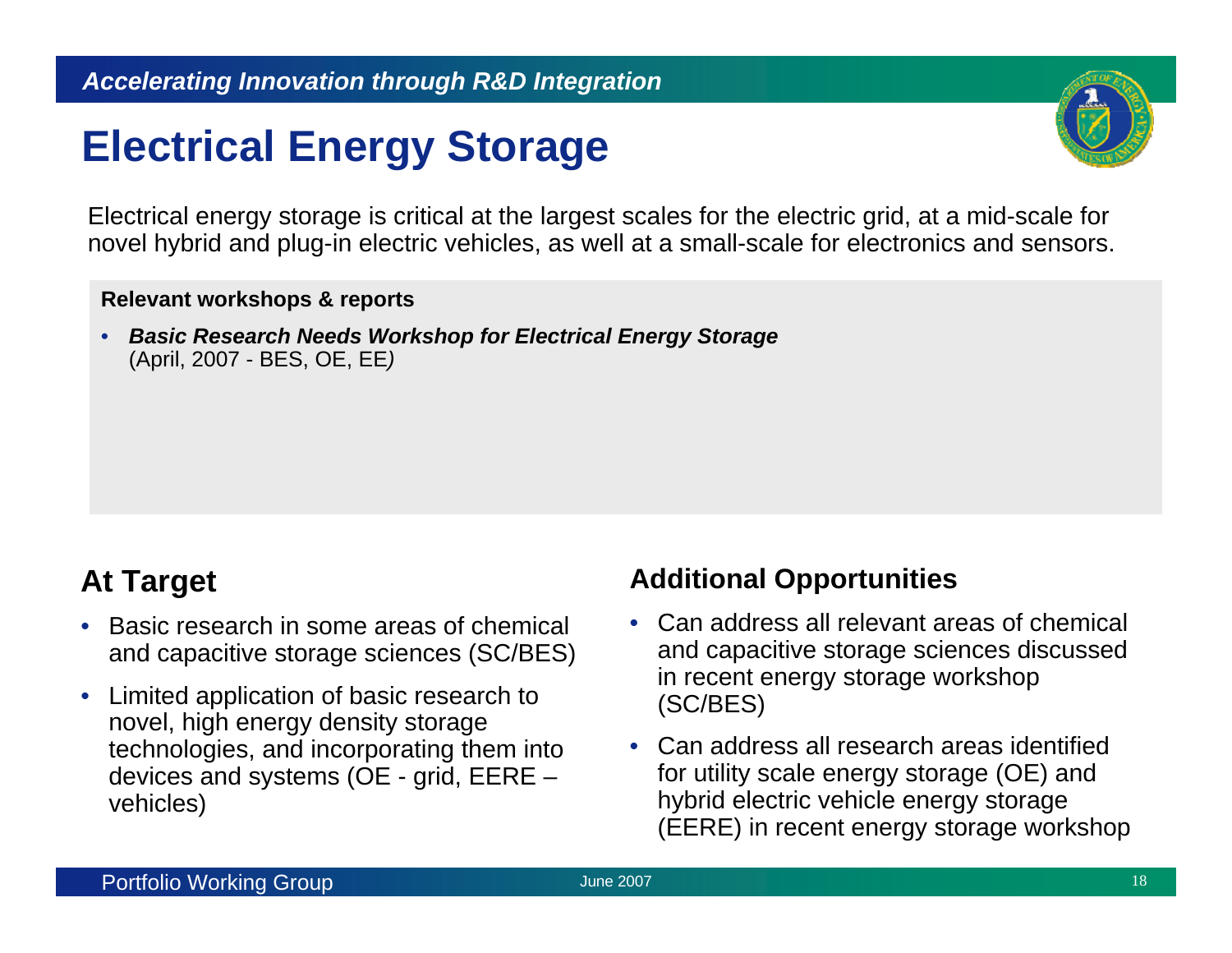

### **Electrical Energy Storage**

- **Opportunities for coordinated investment have been identified in this area through a recent joint technical workshop and report.**
- **The production and strategic management of a joint roadmap for basic and applied R&D in this area would enable productive and timely resource allocation to address significant gaps, overlaps, and emergent opportunities.**
- **R&D integration between SC/BES, OE and EE has been initiated through discussions at the program level and should be sustained.**
- **The basic (SC/BES) and applied (OE and EE) programs have agreed that integration efforts which are now underway could be greatly enhanced through coordinated additional funding in this area.**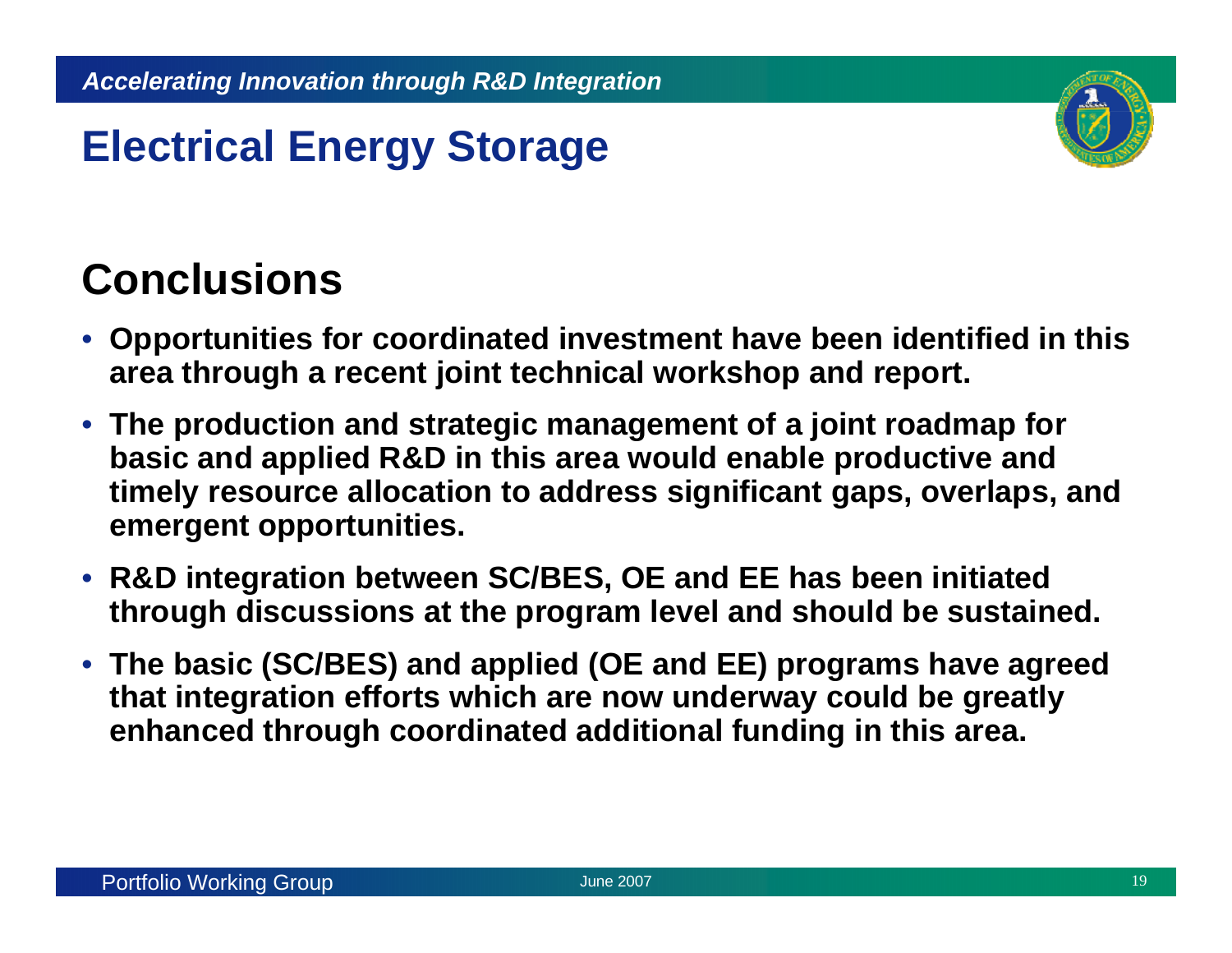#### *Accelerating Innovation through R&D Integration*

### **Carbon Dioxide Capture and Storage**



Achieving the goal of zero carbon emissions from fossil fuel usage requires efficient and costeffective capture of CO<sub>2</sub> as well as safe and reliable storage, posing substantial science and technology challenges.

#### **Relevant workshops & reports**

- •*Carbon Sequestration Research and Development* (December, 1999 – FE, SC)
- •**Computational Subsurface Sciences Workshop Report (January, 2007)**
- •*Basic Research Needs for Geosciences: Facilitating 21st Century Energy Systems* (February, 2007)
- •*Carbon Sequestration Technology Roadmap and Program Plan 2007 (May 2007, FE)*
- •*One other report/workshop*

#### **At Target**

- Subsurface carbon storage, role of microbes and biomass in carbon cycling, GTL Research Center for Carbon Cycling (SC/BER)
- • Basic geosciences relevant to geological storage of carbon, novel materials for combustion (SC/BES)
- Development of technologies for direct capture and geologic storage. (FE)

#### **Additional Opportunities**

- Pilot scale testing of new capture technologies, simulation of full scale plant with capture (FE)
- Accelerate large scale field tests of geological storage, use field tests to verify risk assessment methodologies, predictive models and monitoring approaches (FE)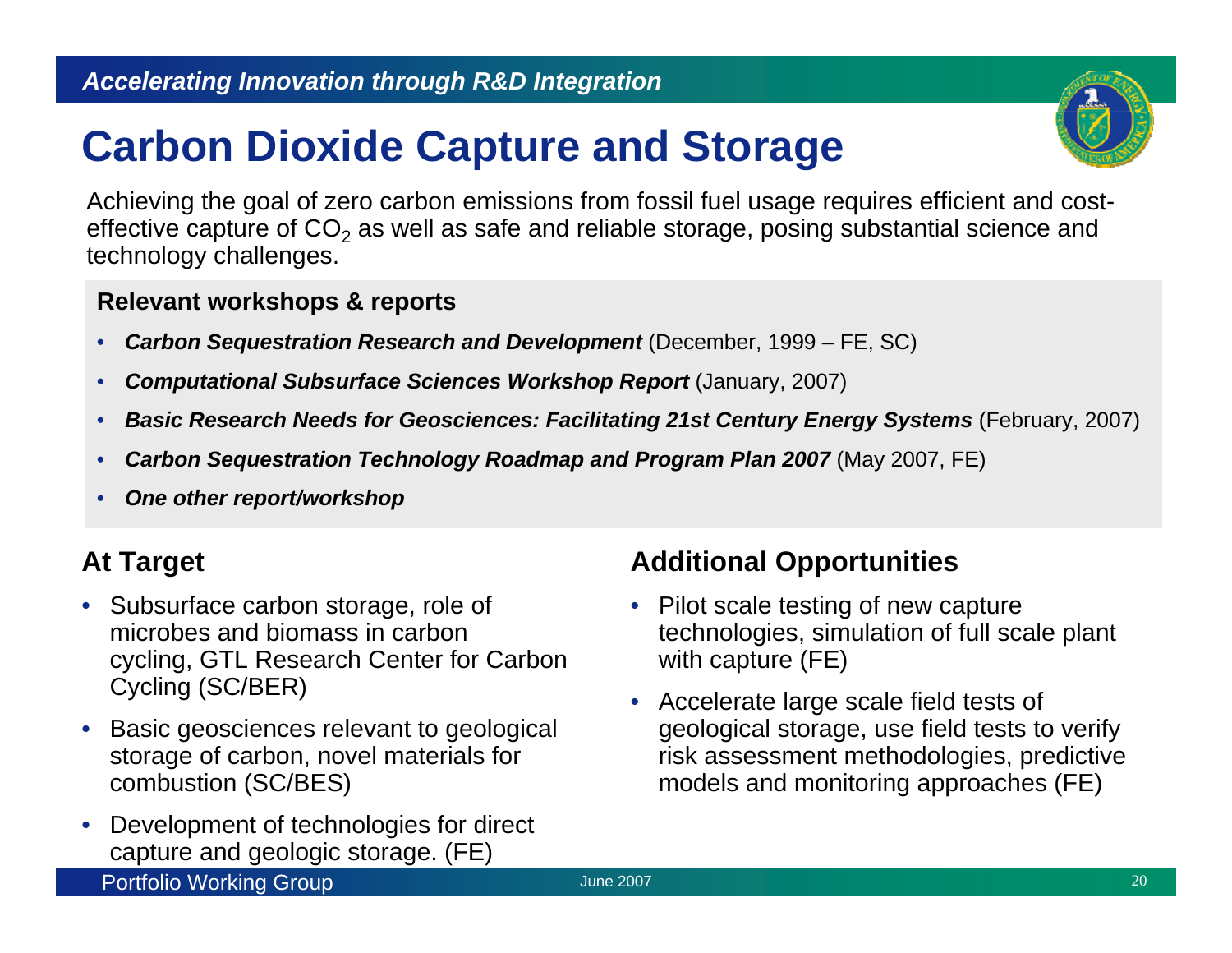

### **Carbon Dioxide Capture and Storage**

- **Opportunities for coordinated investment have been identified in this area through recent joint technical workshops and reports.**
- **An update of a joint SC-FE roadmap for R&D in this area produced in 1999 would enable productive and timely resource allocation to address significant gaps, overlaps, and emergent opportunities.**
- **R&D cooperation activities in the area of S&T Needs for Risk Assessment for Geological Carbon Storage have been initiated.**
- **Several R&D integration areas identified by workshops and reports are supported at the Target level in the outyears in SC/BES and SC/BER.**
- **Additional funding to FE can greatly accelerate innovation in this area, particularly if further leveraged by coordinating investments in the relevant basic sciences.**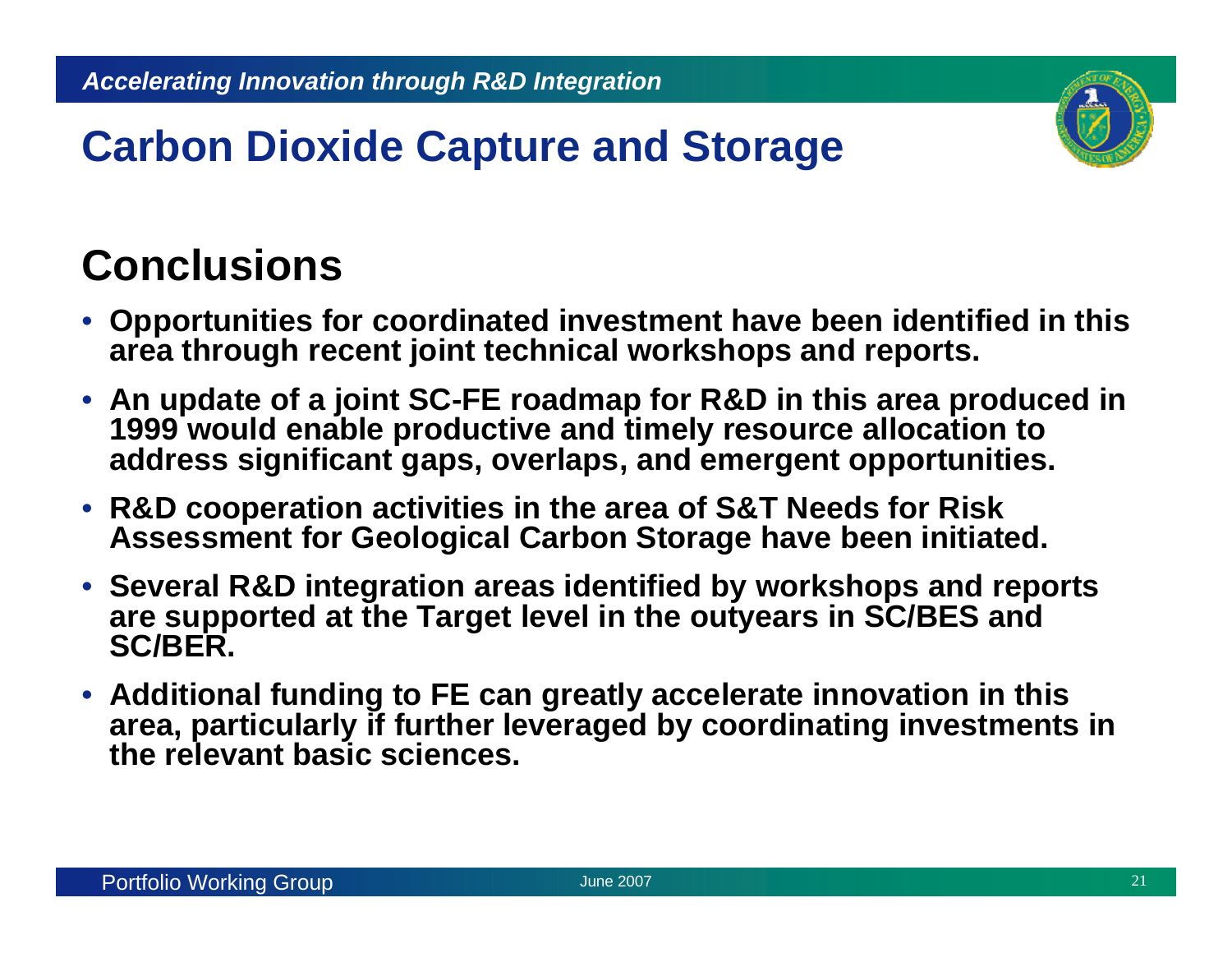### **Characterization of Radioactive Waste**

Address critical unanswered scientific questions to facilitate the stabilization, long-term storage, treatment, and ultimate disposal of radioactive waste.

#### **Relevant workshops & reports**

- • *The Path to Sustainable Nuclear Energy Basic and Applied Research Opportunities for Advanced Fuel Cycles* (September, 2005)
- •*Basic Research Needs for Advanced Nuclear Energy Systems* (July, 2006 - NE, BES)
- $\bullet$  *Nuclear Physics and Related Computational Science R&D for Advanced Fuel Cycles Workshop* (August, 2006 - NE, NP, ASCR)
- • *National Academy of Sciences: Science and Technology Needs for DOE Site Cleanup, EM Roadmap* (March, 2007- EM)
- •*2 other workshops or reports*

### **At Target**

- $\bullet$  Understand basic science relevant to transport and fate of contaminants at Savannah River Site (SC/BER)
- $\bullet$  Physics and chemistry of the heavy elements for nuclear energy (SC/BES)
- $\bullet$ • Nuclear physics and data to support advanced nuclear • fuel cycles (SC/NP)
- Enhance understanding of subsurface fate and transport and tank waste chemistry. (EM)
- Portfolio Working Group 22 • Characterize fuel cycle waste streams (NE)

#### **Additional Opportunities**

- Address many basic research areas in materials, chemistry identified in workshop reports (SC/BES)
- • More complete nuclear data and improved integration with energy program (SC/NP)
- New projects for advanced remediation and tank waste cleanup methods (EM)

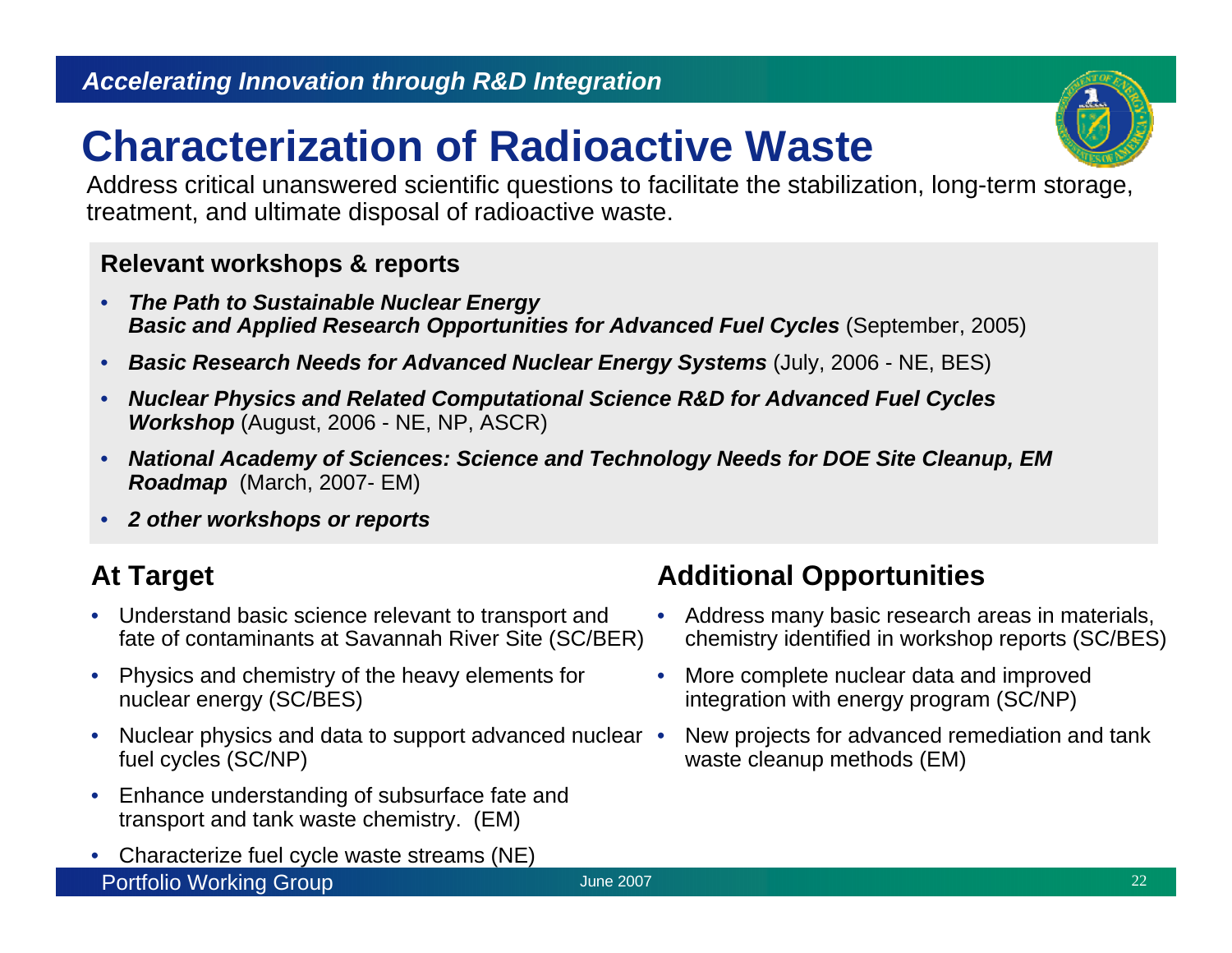

### **Characterization of Radioactive Waste**

- **Opportunities for coordinated investment have been identified in this area through recent joint technical workshops and reports.**
- **The production and strategic management of a joint roadmap for basic and applied R&D in this area would enable productive and timely resource allocation to address significant gaps, overlaps, and emergent opportunities.**
- **R&D cooperation between SC/BES, SC/BER, SC/NP, EM and NE has progressed and should be sustained and encouraged through funding at the Target level.**
- **Additional funding for SC/NP can enhance coordination with NE.**
- **SC/BES and EM have both indicated that integration efforts which are now underway can be greatly enhanced through coordinated additional funding in this area.**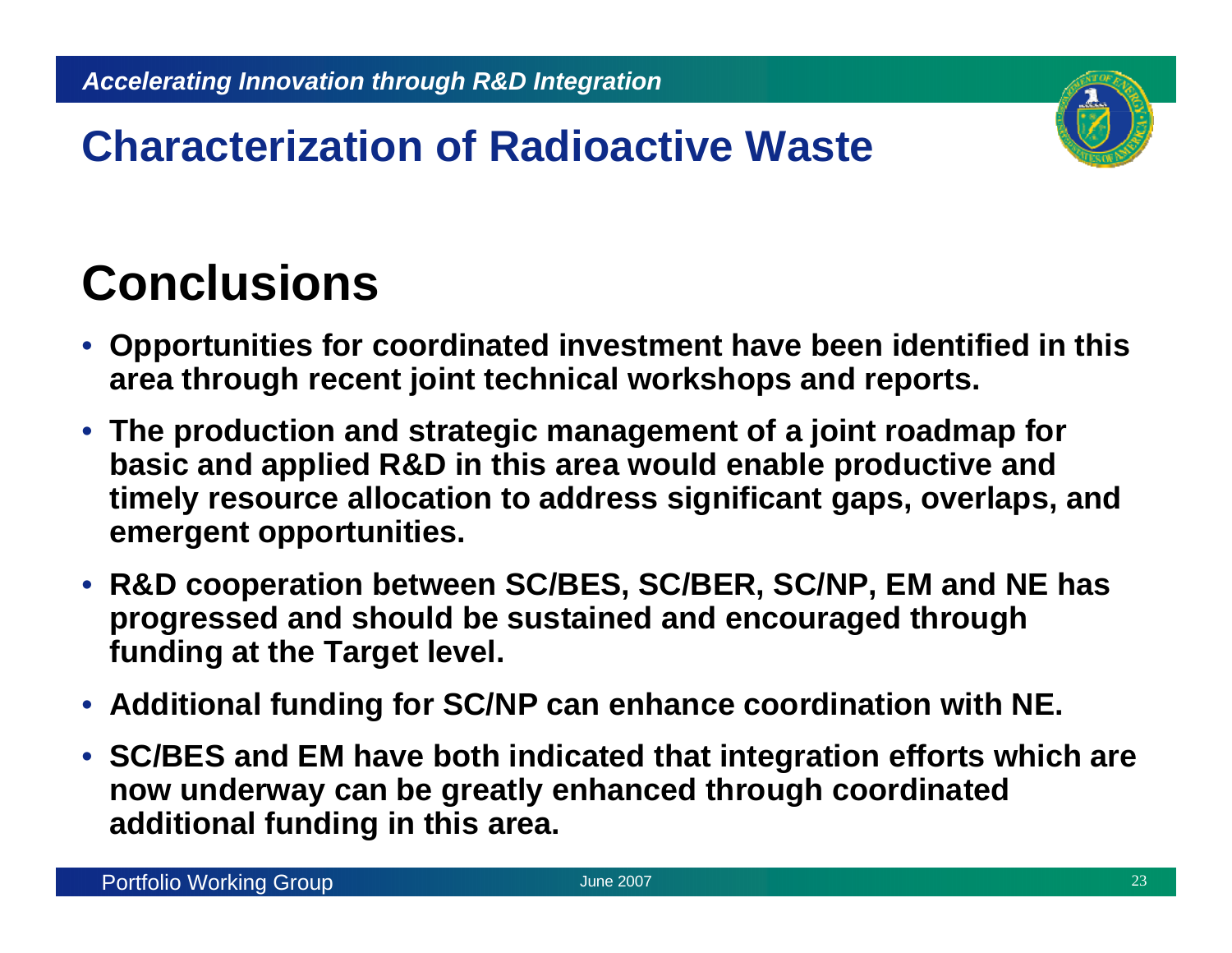

### **Predicting High Level Waste System Performance over Extreme Time Horizons**

Using science to reduce the uncertainties in the prediction of the performance of engineered and natural containment barriers for high level radioactive waste over extreme time horizons.

#### **Relevant workshops & reports**

- $\bullet$ *Basic Research Needs for Advanced Nuclear Energy Systems* (July, 2006 - NE, BES)
- $\bullet$ **Computational Subsurface Sciences Workshop Report (January, 2007)**
- •*Basic Research Needs for Geosciences: Facilitating 21st Century Energy Systems* (February, 2007)
- • *National Academy of Sciences: Science and Technology Needs for DOE Site Cleanup, EM Roadmap* (March, 2007)
- •*2 other reports/workshops*

#### **At Target**

- Modeling and simulation of contaminant distribution and flow (SC/ASCR)
- Physics and chemistry of the heavy elements (SC/BES)
- • Research to better assess integrated disposal system long-term performance and enhance long-term performance evaluation and monitoring (EM)

#### **Additional Opportunities**

- Address many basic research areas in materials, chemistry identified in workshop reports (SC/BES)
- Accelerate development of enhanced longterm performance evaluation and monitoring (EM)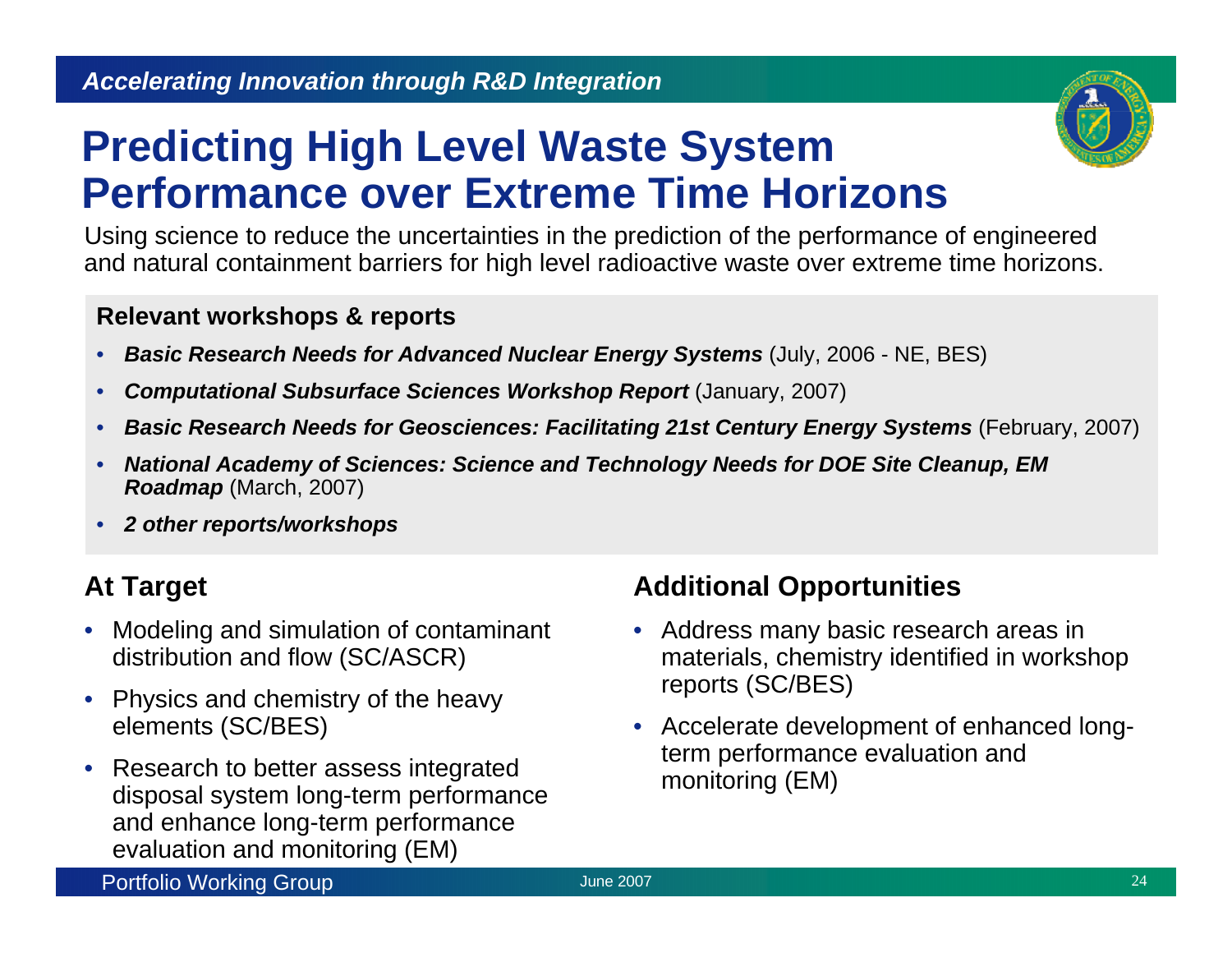

### **Predicting High Level Waste System Performance over Extreme Time Horizons**

- **Opportunities for coordinated investment have been identified in this area through recent joint technical workshops and reports.**
- **The production and strategic management of a joint roadmap for basic and applied R&D in this area would enable productive and timely resource allocation to address significant gaps, overlaps, and emergent opportunities.**
- **R&D cooperation between SC/BES, SC/BER, SC/ASCR, and EM has progressed and should be sustained.**
- **SC/BES and EM have both indicated that integration efforts which are now underway can be greatly enhanced through coordinated additional funding in this area as described in the recent EM technology roadmap.**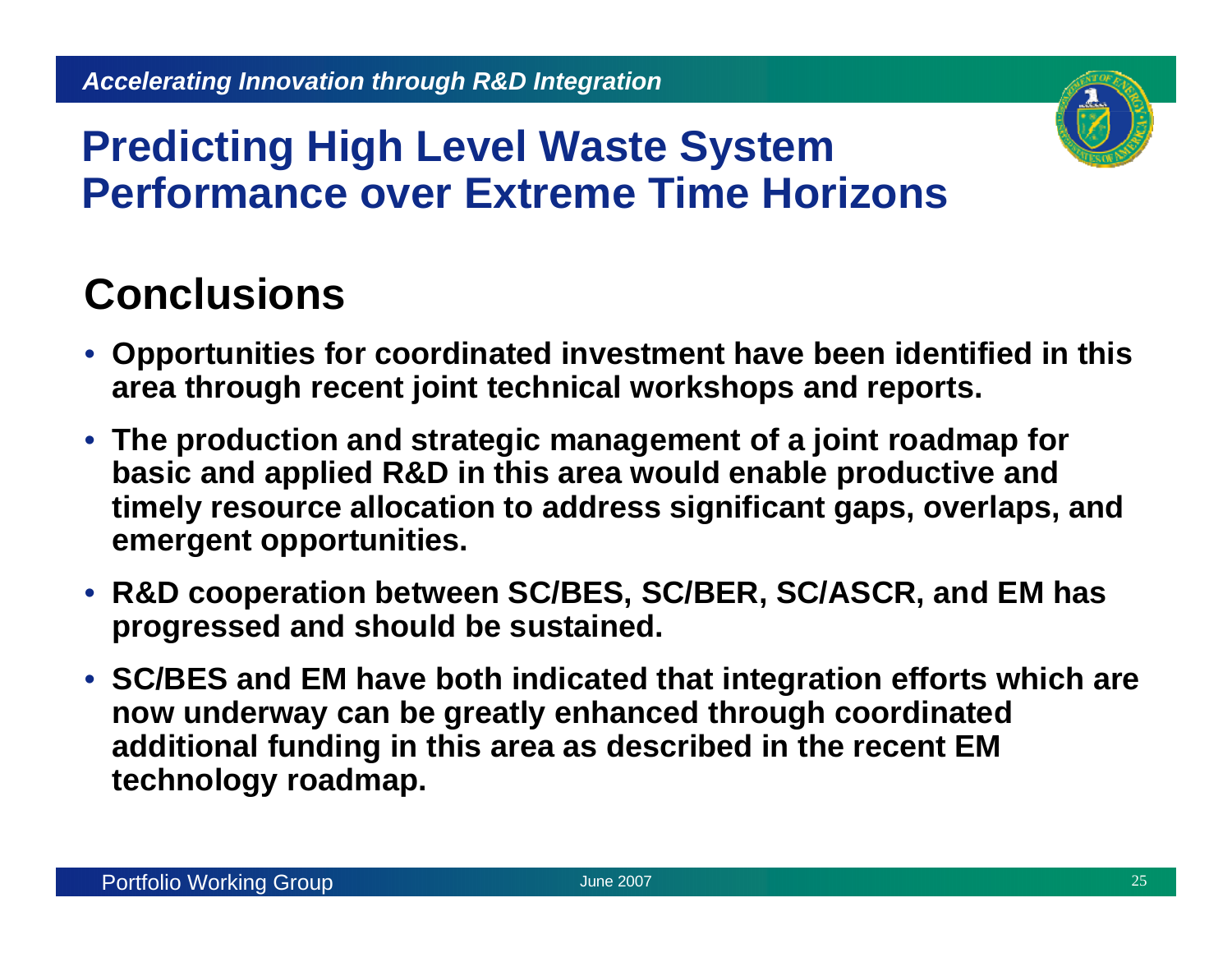

### **High Energy Density Laboratory Plasmas**

Laboratory-scale science of matter subjected to extreme conditions of temperature and density, which is expected to enable significant progress in astrophysics, cosmology, nuclear physics, plasma science, inertial fusion e

#### **Relevant workshops & reports**

- $\bullet$ *Frontiers for Discovery in High Energy Density Physics* (July 2004, OSTP)
- •*High-Energy-Density Laboratory Plasma Physics Research Workshop* (May 2007 – OFES, NNSA/DP*)*
- •*Interagency Taskforce Report on High Energy Density Physics* (in press, NRC)
- •*4 other national reports*

#### **At Target**

- Inertial fusion fast ignition, high-machnumber plasma jets, dense plasmas in ultrahigh magnetic fields, heavy-ion beam science (SC/FES)
- University grants in HEDLP and support of facility user programs (NNSA/DP)

#### **Additional Opportunities**

• Support of focused research on priority scientific activities and expanded user programs, as defined by the workshop process (NNSA/DP)